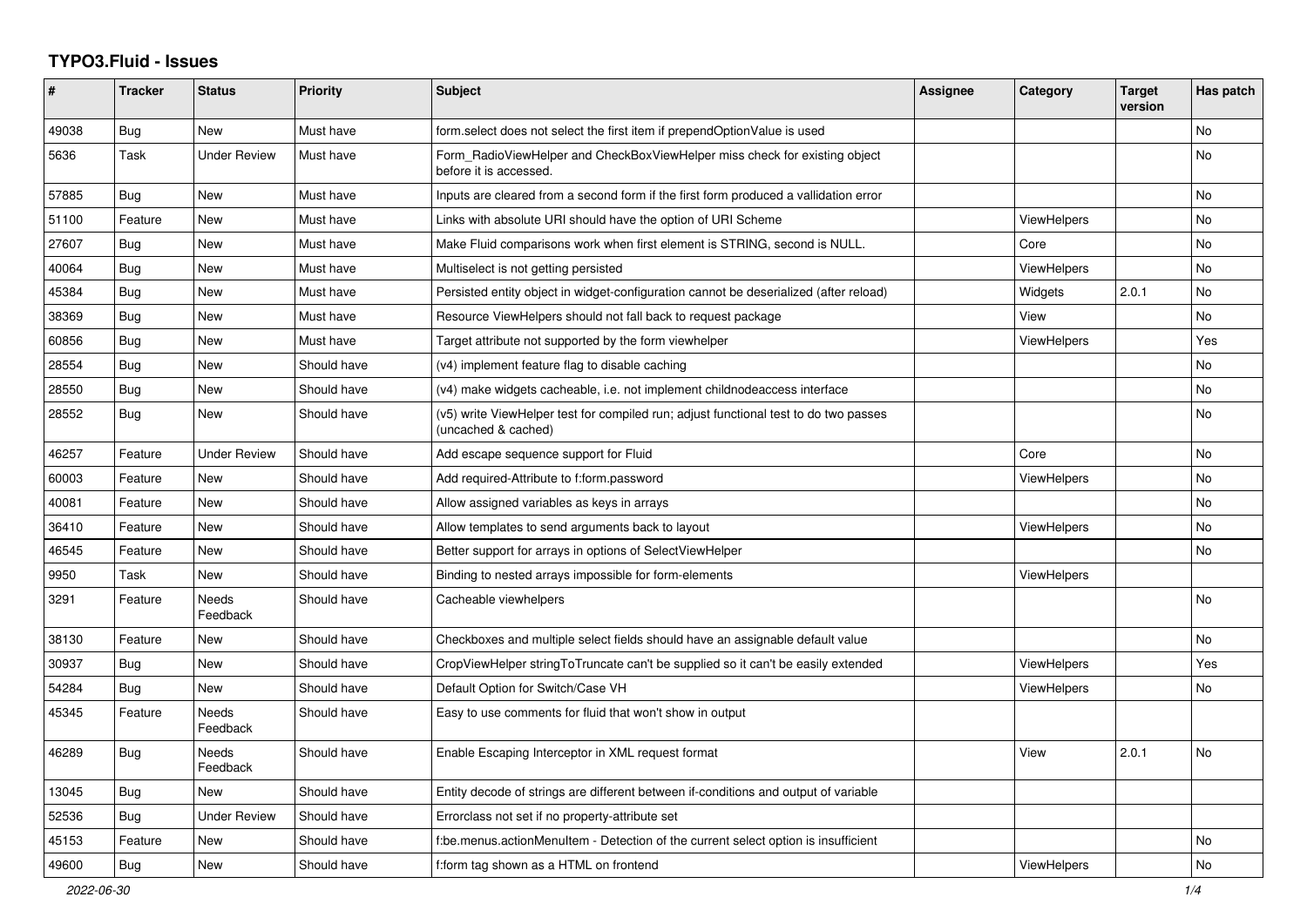| #     | <b>Tracker</b> | <b>Status</b>       | <b>Priority</b> | <b>Subject</b>                                                                                         | <b>Assignee</b> | Category    | <b>Target</b><br>version | Has patch |
|-------|----------------|---------------------|-----------------|--------------------------------------------------------------------------------------------------------|-----------------|-------------|--------------------------|-----------|
| 58921 | Bug            | New                 | Should have     | f:form.* VHs crash if NOT inside f:form but followed by f:form                                         |                 |             |                          | <b>No</b> |
| 31955 | Feature        | New                 | Should have     | f:uri.widget                                                                                           |                 | Widgets     |                          | No        |
| 37619 | Bug            | New                 | Should have     | Fatal Error when using variable in name attribute of Section ViewHelper                                |                 | ViewHelpers |                          | No        |
| 8648  | Bug            | New                 | Should have     | format.crop ViewHelper should support all features of the crop stdWrap function                        |                 | ViewHelpers |                          | No        |
| 58983 | Bug            | New                 | Should have     | format.date does not respect linebreaks and throws exception                                           |                 |             |                          | No        |
| 47669 | Task           | New                 | Should have     | FormViewHelper does not define the default request method                                              |                 |             |                          | No        |
| 45394 | Task           | New                 | Should have     | Forwardport Unit test for standalone view                                                              |                 | View        |                          | No        |
| 32035 | Task           | New                 | Should have     | Improve fluid error messages                                                                           |                 | Core        |                          | Yes       |
| 4704  | Feature        | New                 | Should have     | Improve parsing exception messages                                                                     |                 | Core        |                          |           |
| 28553 | Bug            | New                 | Should have     | improve XHProf test setup                                                                              |                 |             |                          | No        |
| 56237 | Task           | New                 | Should have     | in-line (Condition) ViewHelpers should not evaluate on parsing                                         |                 |             |                          | <b>No</b> |
| 28549 | Bug            | New                 | Should have     | make widgets cacheable, i.e. not implement childnodeaccess interface                                   |                 |             |                          | No        |
| 42397 | Feature        | New                 | Should have     | Missing viewhelper for general links                                                                   |                 |             |                          | No        |
| 60271 | Feature        | New                 | Should have     | Paginate viewhelper, should also support arrays                                                        |                 |             |                          | No        |
| 36655 | Bug            | New                 | Should have     | <b>Pagination Links</b>                                                                                |                 | Widgets     |                          | No        |
| 34682 | Bug            | <b>Under Review</b> | Should have     | Radio Button missing checked on validation error                                                       |                 | ViewHelpers |                          | No        |
| 39936 | Feature        | New                 | Should have     | registerTagAttribute should handle default values                                                      |                 | ViewHelpers |                          | No        |
| 42743 | Task           | New                 | Should have     | Remove inline style for hidden form fields                                                             |                 |             |                          | No        |
| 43071 | Task           | <b>New</b>          | Should have     | Remove TOKENS for adding fallback teplates in B                                                        |                 |             |                          | No        |
| 43072 | Task           | New                 | Should have     | Remove TOKENS for adding templates fallback in Backporter                                              |                 | View        |                          | No        |
| 33215 | Feature        | New                 | Should have     | RFC: Dynamic values in ObjectAccess paths                                                              |                 |             |                          | No        |
| 39990 | Bug            | <b>New</b>          | Should have     | Same form twice in one template: hidden fields for empty values are only rendered<br>once              |                 | Core        |                          | No        |
| 49756 | Feature        | <b>Under Review</b> | Should have     | Select values by array key in checkbox viewhelper                                                      |                 |             |                          | <b>No</b> |
| 65424 | Bug            | <b>Under Review</b> | Should have     | SelectViewHelper must respect option(Value Label)Field for arrays                                      |                 | ViewHelpers |                          | No        |
| 44234 | Bug            | <b>Under Review</b> | Should have     | selectViewHelper's sorting does not respect locale collation                                           |                 | ViewHelpers | 2.1                      | No        |
| 46091 | Task           | Needs<br>Feedback   | Should have     | Show source file name and position on exceptions during parsing                                        |                 |             |                          | No        |
| 9514  | Feature        | New                 | Should have     | Support explicit Array Arguments for ViewHelpers                                                       |                 |             |                          |           |
| 52591 | <b>Bug</b>     | New                 | Should have     | The Pagination Widget broken for joined objects                                                        |                 |             |                          | No        |
| 10911 | Task           | New                 | Should have     | Tx_Fluid_ViewHelpers_Form_AbstractFormViewHelper->renderHiddenIdentityField<br>should be more reliable |                 | ViewHelpers |                          | No        |
| 3481  | Bug            | New                 | Should have     | Use ViewHelperVariableContainer in PostParseFacet                                                      |                 | Core        |                          | No        |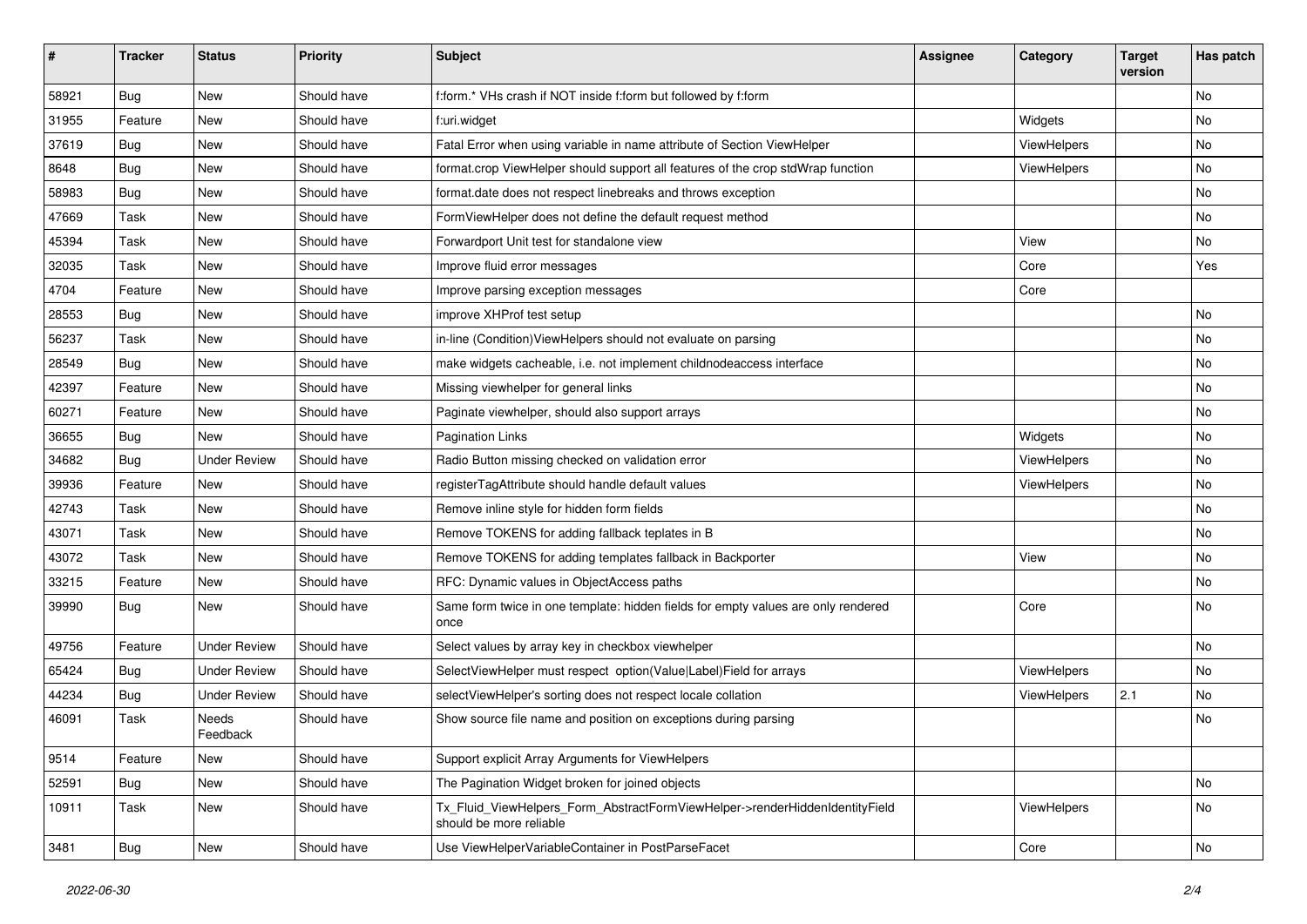| #     | <b>Tracker</b> | <b>Status</b>            | <b>Priority</b>      | <b>Subject</b>                                                                                | <b>Assignee</b>             | Category    | <b>Target</b><br>version | Has patch |
|-------|----------------|--------------------------|----------------------|-----------------------------------------------------------------------------------------------|-----------------------------|-------------|--------------------------|-----------|
| 51277 | Feature        | New                      | Should have          | ViewHelper context should be aware of actual file occurrence                                  |                             |             |                          | No        |
| 47006 | Bug            | <b>Under Review</b>      | Should have          | widget identifier are not unique                                                              |                             |             |                          | No        |
| 52419 | Bug            | New                      | Should have          | Wrong PHPDocs notation for default value inline f:translate viewhelper                        |                             |             | 2.0                      | No        |
| 50888 | Bug            | <b>Under Review</b>      | Should have          | WSOD by changing name of section and if Fluid caches are generated                            |                             |             |                          | No        |
| 48355 | Feature        | New                      | Could have           | Assign output of viewhelper to template variable for further processing.                      |                             |             |                          |           |
| 60181 | Feature        | New                      | Could have           | Caching mechanism for Fluid Views/Templates                                                   |                             | View        |                          | No        |
| 7608  | Feature        | New                      | Could have           | Configurable shorthand/object accessor delimiters                                             |                             | Core        |                          | Yes       |
| 1907  | Feature        | New                      | Could have           | Default values for view helpers based on context                                              |                             | Core        |                          |           |
| 62346 | Feature        | New                      | Could have           | f:comment should have high precende                                                           |                             | Core        | 3.x                      | No        |
| 10472 | Feature        | New                      | Could have           | Fluid Standalone distribution                                                                 |                             | Core        |                          | No        |
| 30555 | Feature        | <b>New</b>               | Could have           | Make TagBuilder more extensible                                                               |                             | Core        |                          | No.       |
| 36559 | Feature        | New                      | Could have           | New widget progress bar                                                                       |                             |             |                          | Yes       |
| 8989  | Feature        | Needs<br>Feedback        | Could have           | Search path for fluid template files                                                          |                             | View        |                          | No        |
| 34309 | Task           | New                      | Could have           | Unknown ViewHelpers cause exception - should be handled more graceful                         |                             | ViewHelpers |                          | No        |
| 26664 | Task           | New                      | Won't have this time | Clean up Form ViewHelpers                                                                     |                             | ViewHelpers |                          | No        |
| 26658 | Task           | New                      | Won't have this time | Make Form ViewHelpers consistent                                                              |                             | ViewHelpers |                          | No        |
| 51239 | Bug            | <b>Under Review</b>      | Must have            | AbstractViewHelper use incorrect method signature for "\$this->systemLogger->log()"           | Adrian Föder                | Core        |                          | Yes       |
| 54195 | Task           | <b>New</b>               | Should have          | Rename and move FormViewHelper's errorClass value, currently 'f3-form-error'                  | Adrian Föder                | ViewHelpers |                          | No        |
| 59057 | Bug            | <b>Under Review</b>      | Must have            | Hidden empty value fields shoud be disabled when related field is disabled                    | Bastian<br>Waidelich        | ViewHelpers |                          | No        |
| 58862 | Bug            | <b>Needs</b><br>Feedback | Should have          | FormViewHelper doesn't accept NULL as value for \$arguments                                   | <b>Bastian</b><br>Waidelich | ViewHelpers |                          | Yes       |
| 53806 | Bug            | <b>Under Review</b>      | Should have          | Paginate widget maximumNumberOfLinks rendering wrong number of links                          | Bastian<br>Waidelich        | Widgets     |                          | No        |
| 33628 | <b>Bug</b>     | Needs<br>Feedback        | Must have            | Multicheckboxes (multiselect) for Collections don't work                                      | Christian Müller            | ViewHelpers |                          | No        |
| 55008 | Bug            | <b>Under Review</b>      | Should have          | Interceptors should be used in Partials                                                       | Christian Müller            |             |                          | No        |
| 3725  | Feature        | New                      | Could have           | <b>CSS Engine</b>                                                                             | Christian Müller            | ViewHelpers |                          | No        |
| 37095 | Feature        | New                      | Should have          | It should be possible to set a different template on a Fluid TemplateView inside an<br>action | Christopher<br>Hlubek       |             |                          | No        |
| 43346 | Feature        | <b>Under Review</b>      | Should have          | Allow property mapping configuration via template                                             | Karsten<br>Dambekalns       | ViewHelpers | 2.1                      | No        |
| 8491  | Task           | Needs<br>Feedback        | Should have          | link.action and uri.action differ in absolute argument                                        | Karsten<br>Dambekalns       | ViewHelpers |                          | No        |